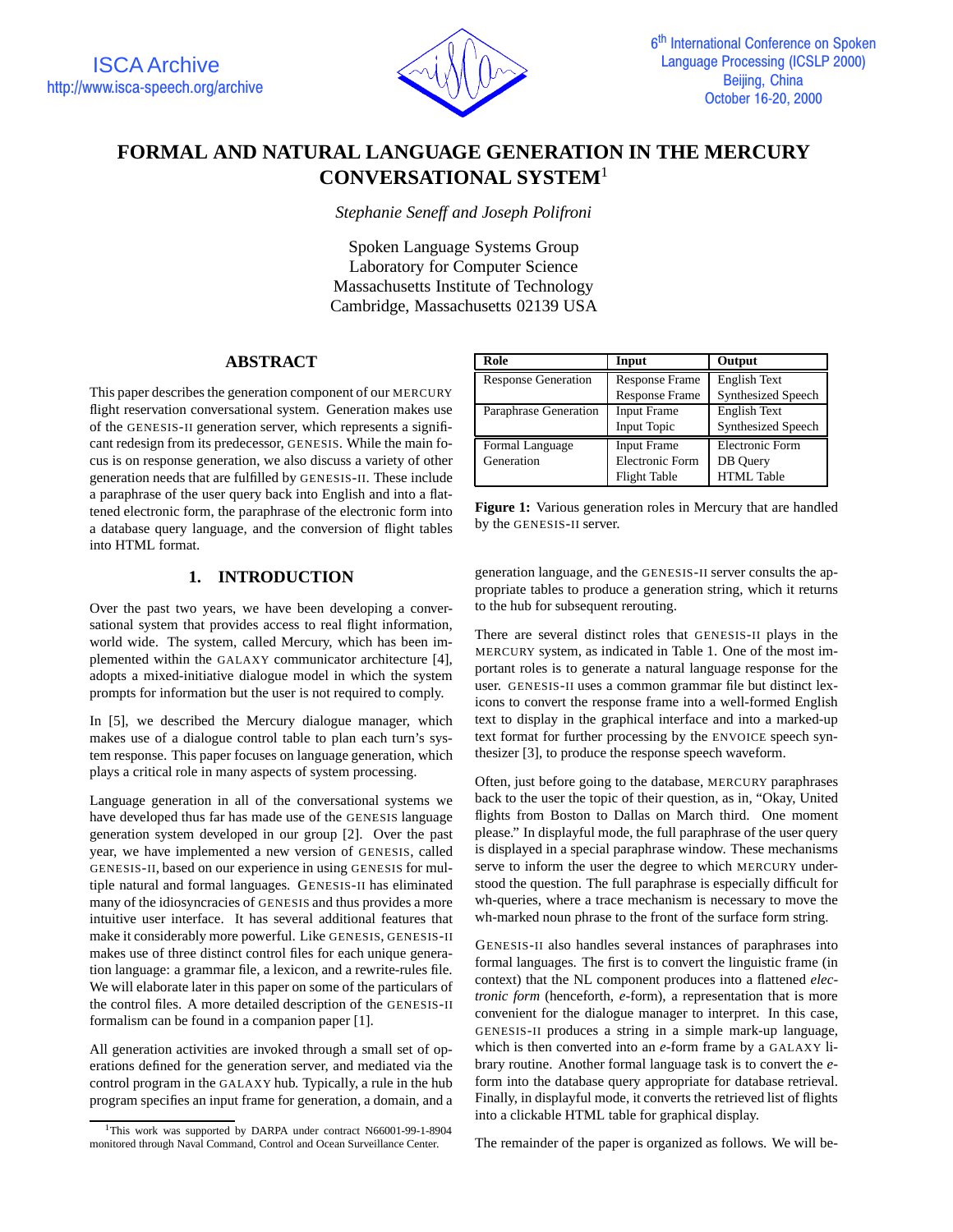| (a) |                      | speak_multiple_first_departure : comments !three_plus :topic . >first_departure >and_arrives_at |
|-----|----------------------|-------------------------------------------------------------------------------------------------|
|     | (b) first_departure  | first_departure :departure_time                                                                 |
|     | $(c)$ and arrives at | and arrives at (\$Low :arrival time)                                                            |
| (d) | topic_template       | $>$ prepreds \$core $>$ postpreds                                                               |

**Figure 2:** Selected grammar rules for the example of Figure 4.

gin with a description of the response generation mechanisms in MERCURY, as this is the most obvious generation task for conversational systems. We will follow this with a discussion on user query paraphrase generation. Finally, we will discuss the formal language generation roles of GENESIS-II. Throughout, we will highlight through selected examples how MERCURY deals with some of the difficult cases, such as multiple word senses, lists, conjunction, prosodic marking, movement, etc.

| (a) | no_nonstops     | "There are no nonstop flights." |
|-----|-----------------|---------------------------------|
| (b) | three_plus      | "There are more than three"     |
| (c) | first_departure | "The first flight leaves at"    |
| (d) | and arrives at  | "and arrives at"                |
| (e) | <b>DFW</b>      | "Dallas Fort Worth"             |
|     |                 | "United"                        |

**Figure 3:** Selected lexical entries for the example of Figure 4.

## **2. Response Generation**

Response generation is a crucial aspect of conversational systems, particularly displayless systems which depend fully on the spoken response for communication. In MERCURY, response generation is carried out in two distinct stages, where the first stage is handled by the dialogue management server, and the second *surface generation* stage is handled by GENESIS-II.

The dialogue manager produces a response *frame*, which is a representation of the meaning of the intended response. It is the responsibility of GENESIS-II to convert response frames into both well-formed English strings for display in a graphical window, and a marked-up string for interpretation by the ENVOICE speech synthesizer [3]. For this purpose, GENESIS-II makes use of a grammar file and a pair of lexicon files, one for each mode of generation. The grammar file provides recursive grammar rules that dictate the ordering of constituents, and the lexicon converts named entities into surface form strings.

An example frame is given in Figure 4, along with selected entries from the grammar and lexicon files in Figures 2 and 3 respectively. There are three main linguistic categories for frames: *topic*, *predicate*, and *clause*, each of which has a default template for its generation rule, which is invoked if its name is missing from the grammar rules. Generation begins with the top level clause constituent, which looks up its generation message based on its name, and constructs a string by concatenating subconstituents in the order indicated by the grammar rule (see Figure  $2(a)$ ). If it finds no entry, it backs off to the generic template. A representative default topic template is included in Figure 2(d). The rules for "prepreds" and "postpreds" (not shown in the figure) enumerate all the possible predicates that precede and follow the main noun of a topic (denoted by \$core) respectively.

```
{c speak_multiple_first_departure
   :topic {q flight
             :number "pl"
             :pred (
             {p source
                 :topic {q city
                            :name "SGF" } }
             {p destination ... }
             {p airline ... }
             {p month_date
                  :topic {q date
                             :month "JUL" ... } }
             {p depart_between
                  :topic {q time
                              :hour 12
                              :xm "pm"
                              :and {q time
                                        :hour 6
                                        :xm "pm" } } }
             )
          }
   :departure_time "1:35 p.m."
   :arrival time "5:01 p.m."
  :comments ( {c no_nonstops } ) }
```
**Figure 4:** Example response frame for the MERCURY system. This frame generates as: "There are no nonstop flights. There are more than three United flights from Springfield to Dallas Fort Worth departing between noon and 6:00 pm on Monday July 17. The first flight leaves at 1:35 p.m. and arrives at 5:01 p.m."

The notation ">" is a "goto" command, that recursively fills in substrings in the main generation rule. The "!" notation directs GENESIS-II to look up the subsequent string directly in the lexicon (refer to Figure 3). Keys to be accessed in the input frame are denoted by a ":". The contents of these keys are recursively evaluated through the rules to fully expand the frame into a string.

The *selector*, \$Low in the "and arrives at" rule (Figure 2(c)) is a mechanism to select for a low prosodic tone in the arrival time generation, because this string occurs at the end of the sentence. A similar mechanism is also used to disambiguate multiple senses for a lexical entry. For instance, "AUG," which defaults to "August," is looked up under \$Cty as "Augusta, Maine." Another example is the "\$ord" selector, used to select "seventh" instead of "seven" for a date frame.

The response frame typically contains a number of unique elements, most of which are optional. The name of the frame identifies the top level clause of the message. Its contents may include a list of one or more comments, accumulated in a *:comments* list structure via a GALAXY library routine (an example is the "no nonstops" message in the illustrated response frame). It often also contains a *:continuant* message, which by default produces "something else" (e.g., "Is there something else I can do for you?"), but which can be set to a number of other pos-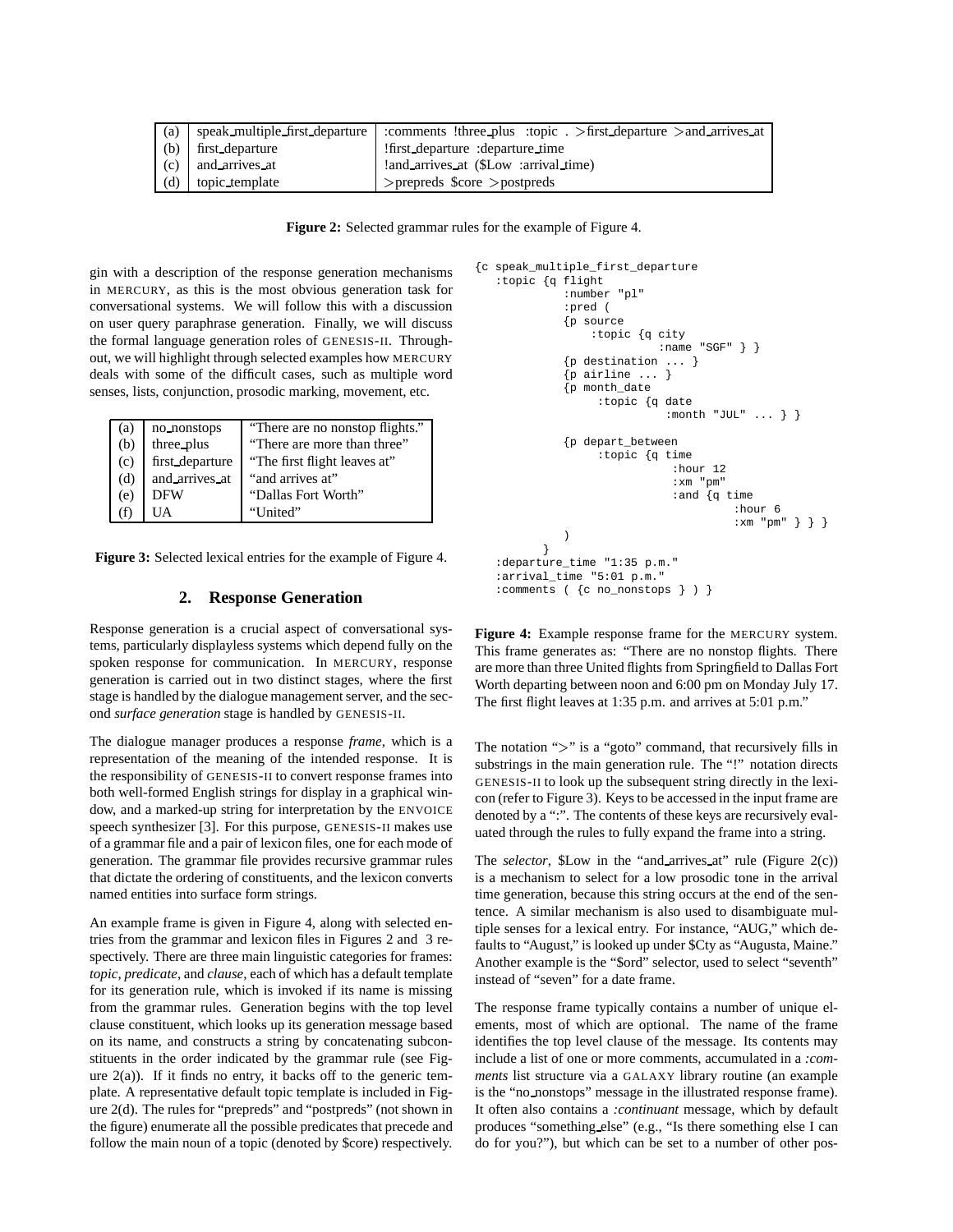| flight_list | $>$ first $>$ butlast $>$ last |
|-------------|--------------------------------|
| first       | \$first : first,               |
| butlast     | : butlast:                     |
| last        | \$last !and : last             |

**Figure 5:** Sample entries from the grammar file for generation of spoken responses to read off a list of items.

sibilities, such as "Please choose one," "Would that work?" or "Shall I price your itinerary?"<sup>2</sup> There is also typically a *:topic* entry, representing a high-level description of the set of flights being offered. The frame under the topic could be simply a copy of the linguistic frame present in the user query, or it could also be generated by the dialogue manager, as a generic description of the set of extracted flights. For example, if all the flights connect in the same city, then the topic would contain information about the connection city, which would then only be mentioned once. Finally, the response might contain either a list of *flights* to be suggested as options to the user or a set of *attributes* to be spoken about for a particular flight that is singled out. The dialogue manager decides what flight or flights to mention based on constraints such as how many flights are available altogether, how many of them are nonstop, etc.

GENESIS-II provides a very convenient framework for handling lists, as illustrated in Figure 5. The first and last items in the list are specially marked as ":first" and ":last" respectively. Other entries are referred to as ":butlast". The \$first and \$last selectors scope over every item in the rule and all descendents, and are used by the synthesizer for prosodic selection.

The generation vocabulary file for the synthesizer includes some entries whose surface form is a direct pointer into a pre-recorded waveform. In other cases, the synthesizer is able to select appropriate generation units automatically by searching through a Finite State Transducer network, as described in [3]. As alluded to earlier, there are often multiple entries for the same word, indexed under differing prosodic selectors.

# **3. English Paraphrases**

The query paraphrase, only invoked in displayful mode, is actually one of the more difficult generation tasks, due to the fact that, in English, a wh-marked constituent is moved in the surface form realization to the front of the sentence. In linguistic terminology, the moved constituent leaves behind a "trace," as in, "<what time> will the United flight arrive <trace>?"

In database query domains, wh-marked questions are frequently encountered. In English, an appropriate linguistic analysis repositions this constituent in its deep structure location, thus establishing, in the example, that "what time" refers to an arrival time. GENESIS-II must recreate the surface form generation by inserting the paraphrase for the string "what time" at the beginning of the generated string. This is accomplished by making use of a specially marked generation tag (preposed with " $---$ "), which instructs a particular constituent to *construct* but not *place* a gen-

## **Grammar Rules**

| wh_query       |   | $--$ trace : aux : topic > main_preds      |
|----------------|---|--------------------------------------------|
| main preds     |   | $\ldots$ arrival time $\ldots$             |
| arrival_time   |   | \$core :topic                              |
| topic_template |   | :quant (\$if :trace $>$ --trace $>$ np)    |
| $-$ -trace     |   | :trace \$core                              |
| np             |   | :quant > prepred $\text{Score}$ > postpred |
| Lexicon        |   |                                            |
| which          | O | $\dots$ : trace "what" $\dots$             |
| do             |   | $X$ THIRD "does" :MODE "root"              |
| arrival time   |   | $V \dots$ ROOT "arrive"                    |

**Figure 6:** Example entries from the grammar and lexicon files to generate the paraphrase string for the frame in Figure 7.

eration string. Instead, the string is made accessible to higher level constituents, which can then control its placement order.

#### **Linguistic Frame:**

```
{c wh_query :mode "finite" :num "sing" :aux "do"
   :topic
      {q flight
         :quant "def"
         :pred {p airline
                  :topic {q airline_name
                            :name "united" } } }
   :pred {p arrival_time
            :topic {q time :quant "which" } } }
```
**Corresponding Electronic Form:**

airline: UA arrival\_time: which

**Figure 7:** Example linguistic frame representation for the query "What time does the United flight arrive?" and the corresponding *e*-form.

Figure 6 gives entries from the grammar and lexicon files needed to paraphrase the example linguistic frame in Figure 7. The top-level clause is named *wh query*, and it will ultimately generate a sequence of four constituents as follows: "what time"  $(- -$ trace) "does" (:aux) "the United flight" (:topic), and "arrive" ( $>$ main\_preds). The " $-$ -trace" constituent was actually pre-generated by the " $\{q \text{ time} : \text{quant} \text{ "which"}\}$  frame, under the ":topic" key in the *arrival time* predicate, but handed up to the *wh query* frame for placement. This is accomplished by consulting the *topic template* entry in the template file. First, the ":trace" key is inserted into the frame upon generation of the "which" vocabulary entry for the quantifier. The :topic template specifies, using the " $\sin$ " construction, that the  $-$ *trace* template should be invoked if a ":trace" key exists in the frame. Otherwise a normal *np* template should be generated and immediately placed. Because of the presence of the ":trace" key, the *time* topic generates nothing in place, but preconstructs the "what time" phrase for the *wh query* template to insert.

Another notable aspect of the generation process is that the auxiliary "do" sets the mode for the verb "arrival\_time" to *root*, which controls the selection of the appropriate inflectional ending.

<sup>2</sup>Although messages are described here as fully formed English strings for expository purposes, they are actually named clauses which paraphrase to the appropriate string via a lexical entry in GENESIS-II.